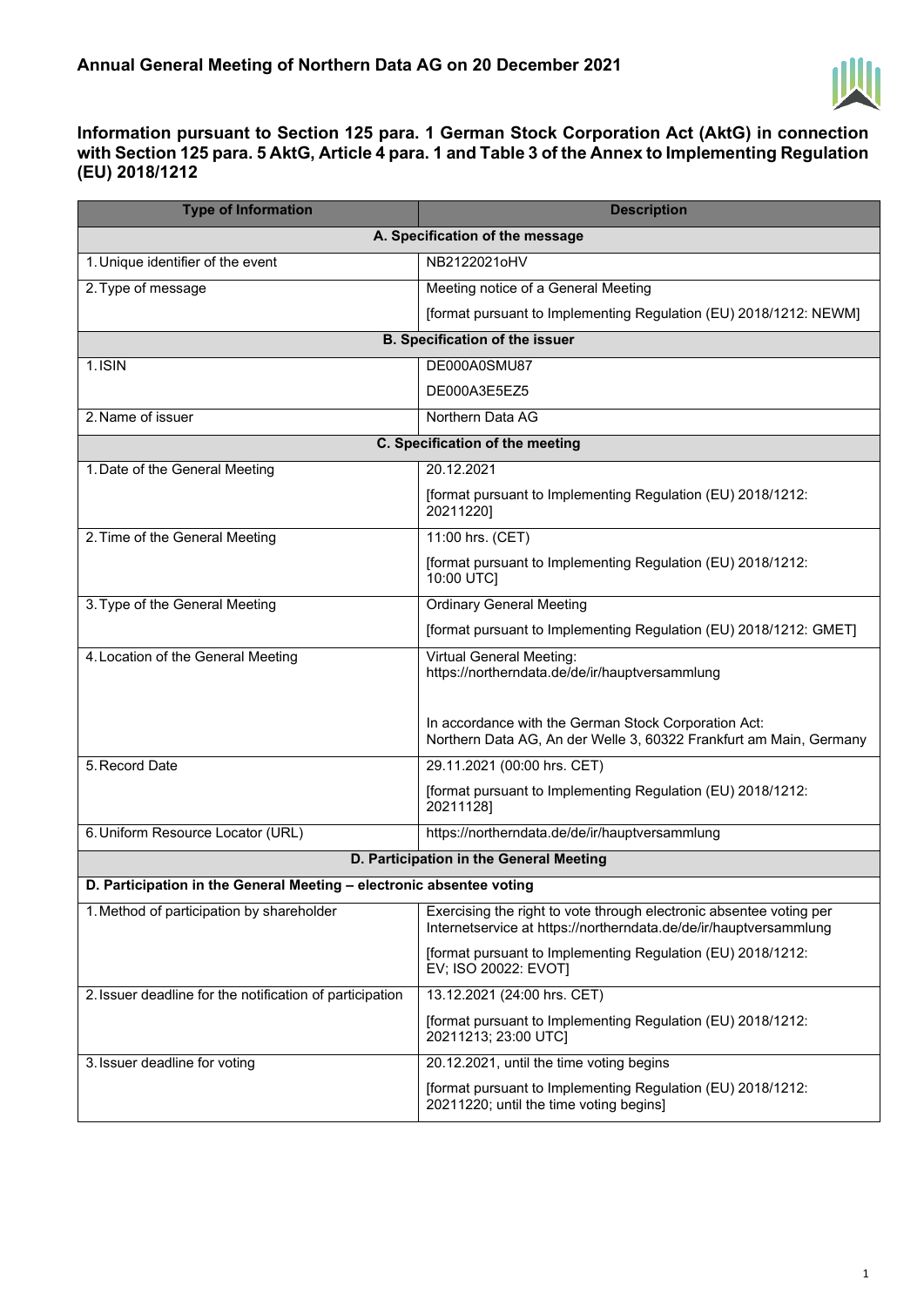

| D. Participation in the General Meeting – company-appointed proxies |                                                                                                                                                                                                                                                                   |
|---------------------------------------------------------------------|-------------------------------------------------------------------------------------------------------------------------------------------------------------------------------------------------------------------------------------------------------------------|
| 1. Method of participation by shareholder                           | Exercising the right to vote by granting authority and issuing instructions<br>to the proxies nominated by the Company                                                                                                                                            |
|                                                                     | [format pursuant to Implementing Regulation (EU) 2018/1212:<br>PX; ISO 20022: PRXY]                                                                                                                                                                               |
| 2. Issuer deadline for the notification of participation            | 13.12.2021 (24:00 hrs. CET)                                                                                                                                                                                                                                       |
|                                                                     | [format pursuant to Implementing Regulation (EU) 2018/1212:<br>20211213; 23:00 UTC]                                                                                                                                                                               |
| 3. Issuer deadline for voting                                       | Granting authority (with voting instructions) to the proxies nominated by<br>the Company                                                                                                                                                                          |
|                                                                     | in writing or in text form by postal mail, telefax or email until<br>$\bullet$<br>19.12.2021, 24:00 hrs (CET)<br>[format pursuant to Implementing Regulation (EU) 2018/1212:<br>20211219; 23:00 UTC]                                                              |
|                                                                     | electronically via the Internetservice at<br>$\bullet$<br>https://northerndata.de/de/ir/hauptversammlung by 20.12.2021,<br>until the time voting begins<br>[format pursuant to Implementing Regulation (EU) 2018/1212:<br>20211220; until the time voting begins] |
| D. Participation in the General Meeting - proxy authorisation       |                                                                                                                                                                                                                                                                   |
| 1. Method of participation by shareholder                           | Exercising the right to vote through an authorised third party                                                                                                                                                                                                    |
|                                                                     | [format pursuant to Implementing Regulation (EU) 2018/1212:<br>PX; ISO 20022: PRXY]                                                                                                                                                                               |
| 2. Issuer deadline for the notification of participation            | 13.12.2021 (24:00 hrs. CET)                                                                                                                                                                                                                                       |
|                                                                     | [format pursuant to Implementing Regulation (EU) 2018/1212:<br>20211213; 23:00 UTC]                                                                                                                                                                               |
| 3. Issuer deadline for voting                                       | Exercising of voting rights via electronic absentee voting by the proxy<br>via Internetservice at https://northerndata.de/de/ir/hauptversammlung:                                                                                                                 |
|                                                                     | 20.12.2021, until the time voting begins<br>$\bullet$                                                                                                                                                                                                             |
|                                                                     | [format pursuant to Implementing Regulation (EU) 2018/1212:<br>20211220; until the time voting begins]                                                                                                                                                            |
|                                                                     | Exercising of voting rights by the proxy through granting sub-proxies<br>and issuing instructions to the proxies appointed by the Company:                                                                                                                        |
|                                                                     | in writing or in text form by postal mail, telefax or email until<br>$\bullet$<br>19.12.2021, 24:00 hrs (CET)<br>[format pursuant to Implementing Regulation (EU) 2018/1212:<br>20211219; 23:00 UTC]                                                              |
|                                                                     | electronically via the Internetservice at<br>$\bullet$<br>https://northerndata.de/de/ir/hauptversammlung by 20.12.2021,<br>until the time voting begins<br>[format pursuant to Implementing Regulation (EU) 2018/1212:<br>20211220; until the time voting begins] |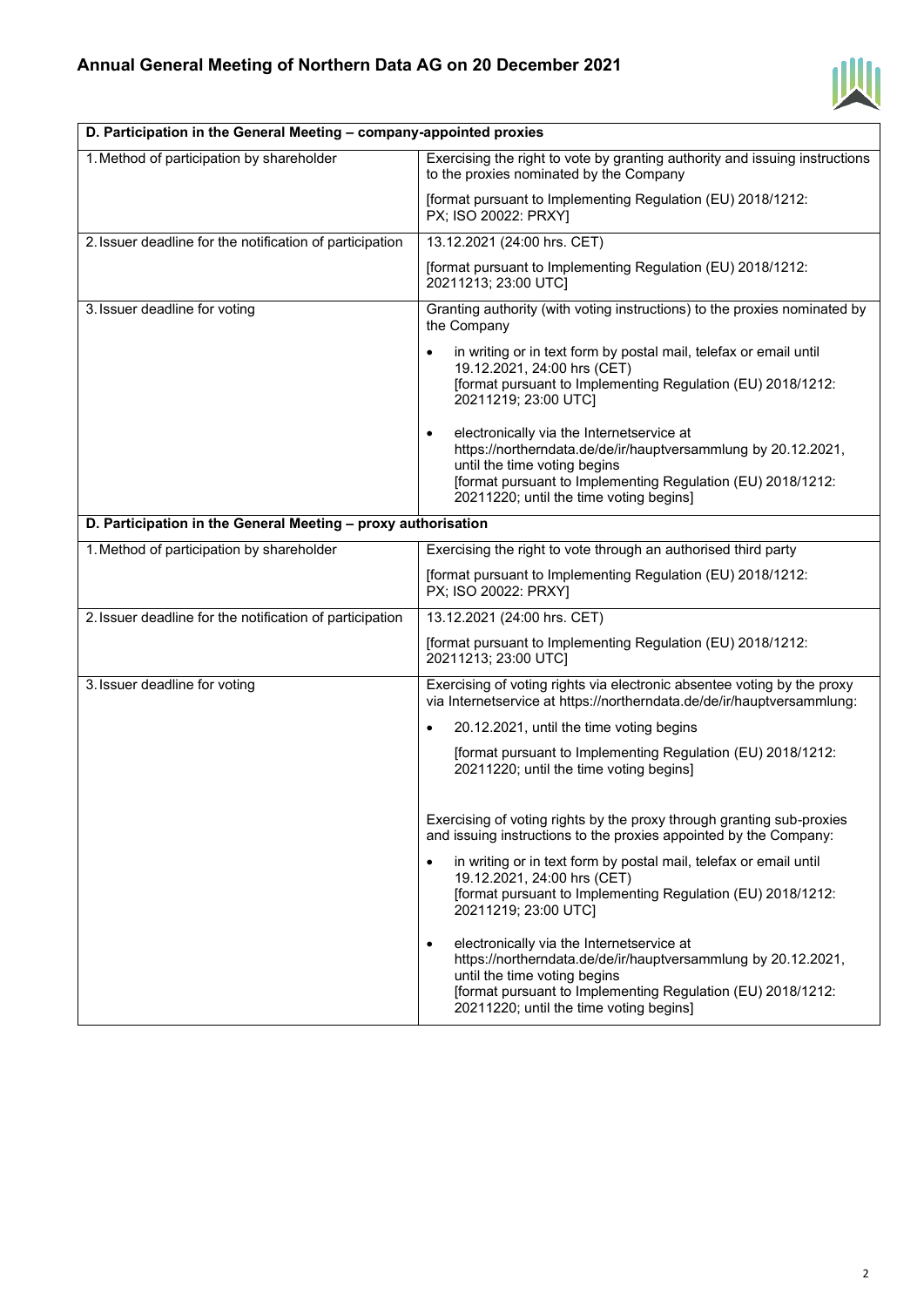

|                                                    | E. Agenda                                                                                                                                                                                                                                                                    |
|----------------------------------------------------|------------------------------------------------------------------------------------------------------------------------------------------------------------------------------------------------------------------------------------------------------------------------------|
| E. Agenda - item 1                                 |                                                                                                                                                                                                                                                                              |
| 1. Unique identifier of the agenda item            | 1                                                                                                                                                                                                                                                                            |
| 2. Title of the agenda item                        | Presentation of the approved annual financial statements of Northern<br>Data AG for the 2020 financial year, the approved consolidated financial<br>statements and the Group management report for the 2020 financial<br>year as well as the report of the Supervisory Board |
| 3. Uniform Resource Locator (URL) of the materials | https://northerndata.de/de/ir/hauptversammlung                                                                                                                                                                                                                               |
| 4. Vote                                            |                                                                                                                                                                                                                                                                              |
| 5. Alternative voting options                      |                                                                                                                                                                                                                                                                              |
| E. Agenda - item 2                                 |                                                                                                                                                                                                                                                                              |
| 1. Unique identifier of the agenda item            | $\overline{2}$                                                                                                                                                                                                                                                               |
| 2. Title of the agenda item                        | Resolution on the discharge of the members of the Executive Board for<br>the 2020 financial year                                                                                                                                                                             |
| 3. Uniform Resource Locator (URL) of the materials | https://northerndata.de/de/ir/hauptversammlung                                                                                                                                                                                                                               |
| 4. Vote                                            | <b>Binding vote</b>                                                                                                                                                                                                                                                          |
|                                                    | [format pursuant to Implementing Regulation (EU) 2018/1212:<br>BV; ISO 20022: BNDG]                                                                                                                                                                                          |
| 5. Alternative voting options                      | Vote in favour, Vote against, Abstention                                                                                                                                                                                                                                     |
|                                                    | [format pursuant to Implementing Regulation (EU) 2018/1212:<br>VF, VA, AB; ISO 20022: CFOR, CAGS, ABST]                                                                                                                                                                      |
| E. Agenda - item 3                                 |                                                                                                                                                                                                                                                                              |
| 1. Unique identifier of the agenda item            | 3                                                                                                                                                                                                                                                                            |
| 2. Title of the agenda item                        | Resolution on the discharge of the members of the Supervisory Board<br>for the 2020 financial year                                                                                                                                                                           |
| 3. Uniform Resource Locator (URL) of the materials | https://northerndata.de/de/ir/hauptversammlung                                                                                                                                                                                                                               |
| 4. Vote                                            | <b>Binding vote</b>                                                                                                                                                                                                                                                          |
|                                                    | [format pursuant to Implementing Regulation (EU) 2018/1212:<br>BV; ISO 20022: BNDG]                                                                                                                                                                                          |
| 5. Alternative voting options                      | Vote in favour, Vote against, Abstention                                                                                                                                                                                                                                     |
|                                                    | [format pursuant to Implementing Regulation (EU) 2018/1212:<br>VF, VA, AB; ISO 20022: CFOR, CAGS, ABST]                                                                                                                                                                      |
| E. Agenda - item 4                                 |                                                                                                                                                                                                                                                                              |
| 1. Unique identifier of the agenda item            | 4                                                                                                                                                                                                                                                                            |
| 2. Title of the agenda item                        | Election of the auditor and group auditor                                                                                                                                                                                                                                    |
| 3. Uniform Resource Locator (URL) of the materials | https://northerndata.de/de/ir/hauptversammlung                                                                                                                                                                                                                               |
| 4. Vote                                            | <b>Binding vote</b>                                                                                                                                                                                                                                                          |
|                                                    | [format pursuant to Implementing Regulation (EU) 2018/1212:<br>BV; ISO 20022: BNDG]                                                                                                                                                                                          |
| 5. Alternative voting options                      | Vote in favour, Vote against, Abstention                                                                                                                                                                                                                                     |
|                                                    | [format pursuant to Implementing Regulation (EU) 2018/1212:<br>VF, VA, AB; ISO 20022: CFOR, CAGS, ABST]                                                                                                                                                                      |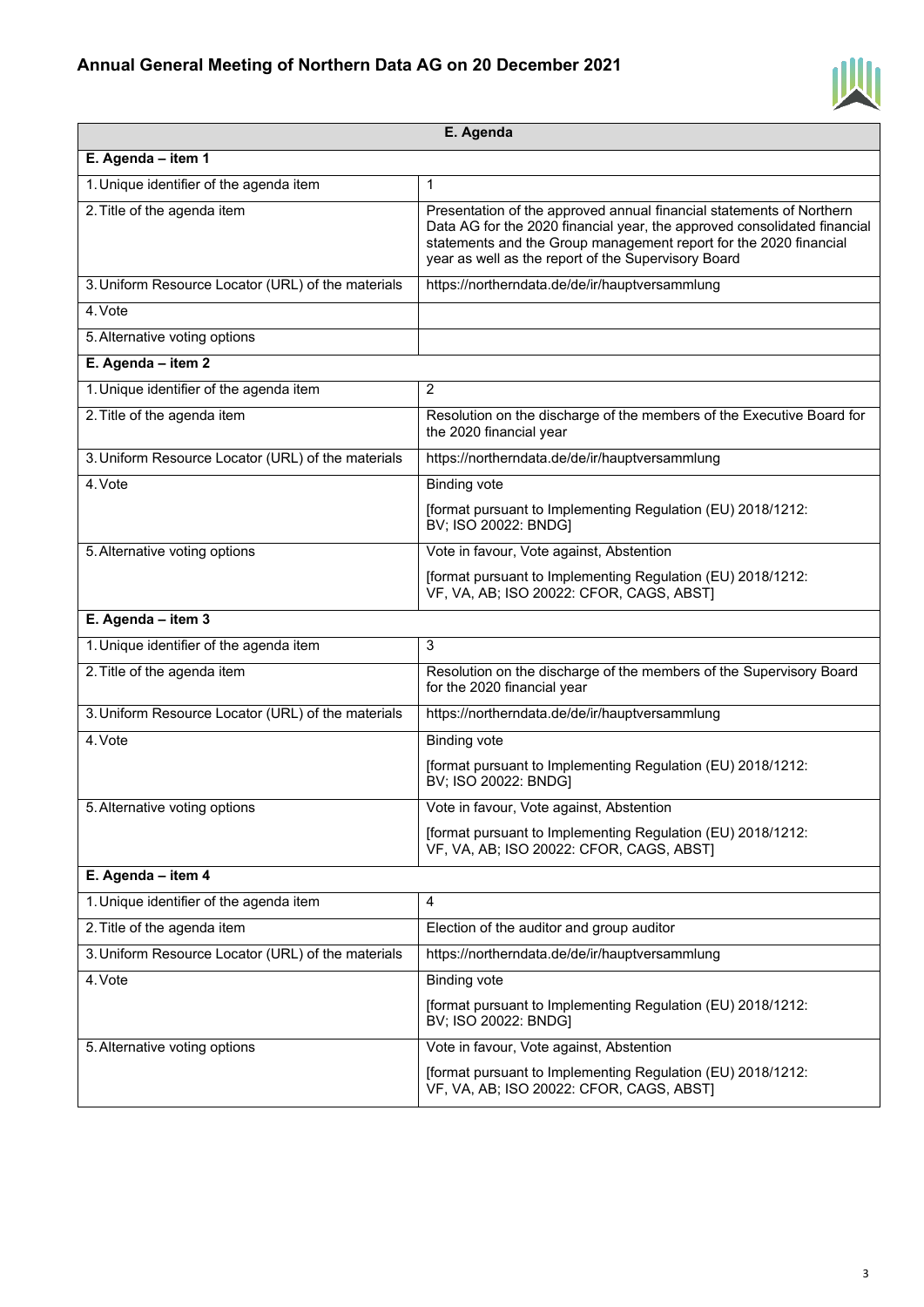

| E. Agenda - item 5                                 |                                                                                                                                                                                                                                                                                                                                                                                                                                                                                                                      |
|----------------------------------------------------|----------------------------------------------------------------------------------------------------------------------------------------------------------------------------------------------------------------------------------------------------------------------------------------------------------------------------------------------------------------------------------------------------------------------------------------------------------------------------------------------------------------------|
| 1. Unique identifier of the agenda item            | 5                                                                                                                                                                                                                                                                                                                                                                                                                                                                                                                    |
| 2. Title of the agenda item                        | Resolution on the cancellation of the Authorised Capital 2021, the<br>creation of a new Authorised Capital 2021/II with the possibility to<br>exclude subscription rights and corresponding amendment of the<br>Articles of Association                                                                                                                                                                                                                                                                              |
| 3. Uniform Resource Locator (URL) of the materials | https://northerndata.de/de/ir/hauptversammlung                                                                                                                                                                                                                                                                                                                                                                                                                                                                       |
| 4. Vote                                            | <b>Binding vote</b>                                                                                                                                                                                                                                                                                                                                                                                                                                                                                                  |
|                                                    | [format pursuant to Implementing Regulation (EU) 2018/1212:<br>BV; ISO 20022: BNDG]                                                                                                                                                                                                                                                                                                                                                                                                                                  |
| 5. Alternative voting options                      | Vote in favour, Vote against, Abstention                                                                                                                                                                                                                                                                                                                                                                                                                                                                             |
|                                                    | [format pursuant to Implementing Regulation (EU) 2018/1212:<br>VF, VA, AB; ISO 20022: CFOR, CAGS, ABST]                                                                                                                                                                                                                                                                                                                                                                                                              |
| E. Agenda - item 6                                 |                                                                                                                                                                                                                                                                                                                                                                                                                                                                                                                      |
| 1. Unique identifier of the agenda item            | 6                                                                                                                                                                                                                                                                                                                                                                                                                                                                                                                    |
| 2. Title of the agenda item                        | Resolution on the cancellation of the authorisation to implement the<br>Stock Option Programme 2021, the granting of a new authorisation to<br>implement a new Stock Option Programme 2021/II, the amendment of<br>the Conditional Capital 2020/II/2021 into the Conditional Capital<br>2020/II/2021/2021/II to service the Stock Option Programme 2020, the<br>Stock Option Programme 2021 as well as the Stock Option Programme<br>2021/II including the corresponding amendment of the Articles of<br>Association |
| 3. Uniform Resource Locator (URL) of the materials | https://northerndata.de/de/ir/hauptversammlung                                                                                                                                                                                                                                                                                                                                                                                                                                                                       |
| 4. Vote                                            | <b>Binding vote</b>                                                                                                                                                                                                                                                                                                                                                                                                                                                                                                  |
|                                                    | [format pursuant to Implementing Regulation (EU) 2018/1212:<br>BV; ISO 20022: BNDG]                                                                                                                                                                                                                                                                                                                                                                                                                                  |
| 5. Alternative voting options                      | Vote in favour, Vote against, Abstention                                                                                                                                                                                                                                                                                                                                                                                                                                                                             |
|                                                    | [format pursuant to Implementing Regulation (EU) 2018/1212:<br>VF, VA, AB; ISO 20022: CFOR, CAGS, ABST)                                                                                                                                                                                                                                                                                                                                                                                                              |
| E. Agenda - item 7a                                |                                                                                                                                                                                                                                                                                                                                                                                                                                                                                                                      |
| 1. Unique identifier of the agenda item            | 7a                                                                                                                                                                                                                                                                                                                                                                                                                                                                                                                   |
| 2. Title of the agenda item                        | Resolutions on the amendments to the Articles of Association -<br>Amendment of section 2.1 of the Articles of Association (Object of the<br>Company)                                                                                                                                                                                                                                                                                                                                                                 |
| 3. Uniform Resource Locator (URL) of the materials | https://northerndata.de/de/ir/hauptversammlung                                                                                                                                                                                                                                                                                                                                                                                                                                                                       |
| 4. Vote                                            | <b>Binding vote</b>                                                                                                                                                                                                                                                                                                                                                                                                                                                                                                  |
|                                                    | [format pursuant to Implementing Regulation (EU) 2018/1212:<br>BV; ISO 20022: BNDG]                                                                                                                                                                                                                                                                                                                                                                                                                                  |
| 5. Alternative voting options                      | Vote in favour, Vote against, Abstention                                                                                                                                                                                                                                                                                                                                                                                                                                                                             |
|                                                    | [format pursuant to Implementing Regulation (EU) 2018/1212:<br>VF, VA, AB; ISO 20022: CFOR, CAGS, ABST]                                                                                                                                                                                                                                                                                                                                                                                                              |